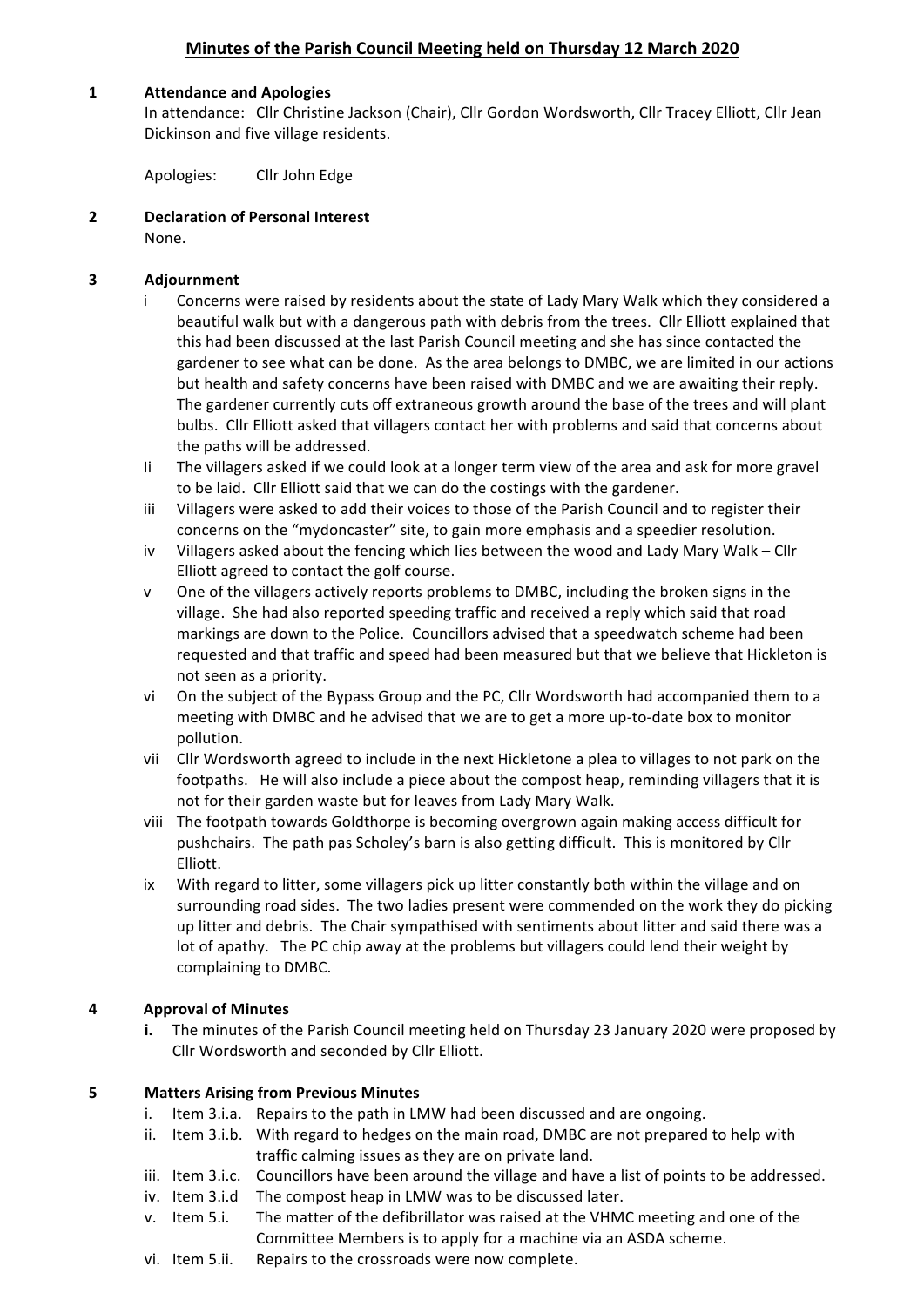vii. Item 5.v. One of the villagers has been asked to give a quotation for an honours board. viii. Item 9.i. The missing bollard on the route out of Goldthorpe has been replaced.

#### **6 Report from Hickleton Bypass Action Group**

- i. Cllr Wordsworth had, with members of the Group, met with DMBC's Consultant, whose remit was to plot a potential route for a relief road. Part of this was to see if it was a viable proposition, what the likely costs would be and the benefits of the scheme. It is hoped that the first report will be made public in May/June. If it is then deemed viable, the scheme goes onto the next stage where planning incurs bigger costs. The Group had been told it would not be a quick process, at least ten years, and with further complications caused by HS2.
- ii. Discussions took place and it was explained that if the road cost  $£20$  million to build, it would need to attract £40 million of benefit. It was felt that the best hope lies with Sheffield City Region adopting it in their plans. All roundabouts currently cause bottlenecks for the vast amount of traffic using the A635. The case for it is thought to be political, not economic and both Mayor Dan Jarvis and Barnsley MDC are keen to proceed. It was felt that widening the roundabout further along the A635 will cause more delays in Hickleton. The issue of a relief road figures in both DMBC's and BMBC's current plans.

### **7 Finance**

### **(a) Accounts**

- i. Most of the income comes from the parish precept. Of the £12,549.31 available to spend, £8,828.38 has actually been spent with a total of £3,720 left. The new precept will be available at the end of March.
- ii. Payments to the gardener have been  $£2,705$  which is more than budgeted, but it is necessary to keep the village tidy.
- iii. Insurance costs just less than £1,000.
- iv. Cllr Wordsworth recommended the accounts, Cllr Jackson proposed them, seconded by Cllr Elliott.

#### **(b) Projected Budget**

- i. This year's budget includes £4,000 to spend on the village gardener and other such matters in the village.
- ii. The budgeted bank balance is  $£4,000$  and, together with the parish precept of  $£6,450$ , leaves a total of £10,450 to spend. Of this, £7,984 has been allocated, leaving a prospective £2,466 year- end balance.
- iii. Cllr Jackson proposed the budget and Cllr Elliott seconded.

#### **(c) Payments**

- i. Room hire of £18 was proposed by Cllr Jackson, seconded by Cllr Elliott.
- ii. Payment to the gardener of  $£2,705$  was proposed by Cllr Jackson, seconded by Cllr Wordsworth.
- iii. Adobe rental of £21.14 for the website was proposed by Cllr Jackson, seconded by Cllr Elliott.
- iv. Purchase of Edinburgh Crystal tumblers for £15 was proposed by Cllr Jackson, seconded by Cllr Dickinson.

#### **8 Open Spaces**

- i. Most matters already covered within the agenda.
- ii. The compost heap on Lady Mary Walk was discussed and whether to empty it and start again. Cllr Elliott agreed to report it to DMBC as fly tipping to be removed as much of what is being put in there is not compostable.
- iii. Much of the litter on Red House Lane, Lidgett Lane and Barnburgh Lane is being cleared as pipework is being laid.
- iv. Cllr Elliott had asked the gardener if he was able to work on the two bankings near the crossroads, but he feels it is too dangerous. He has cleared the pavement and will monitor the path to the Church. He has removed a lot of moss and ivy from the wall backing on to the Winston Churchill Memorial Garden and will look at the church steps.
- v. Cllr Elliott will ask him to blow the leaves off the wood and to not cut off flower heads. If anyone is thinning out bulbs or has spares, they could be incorporated into a bulb planting day.